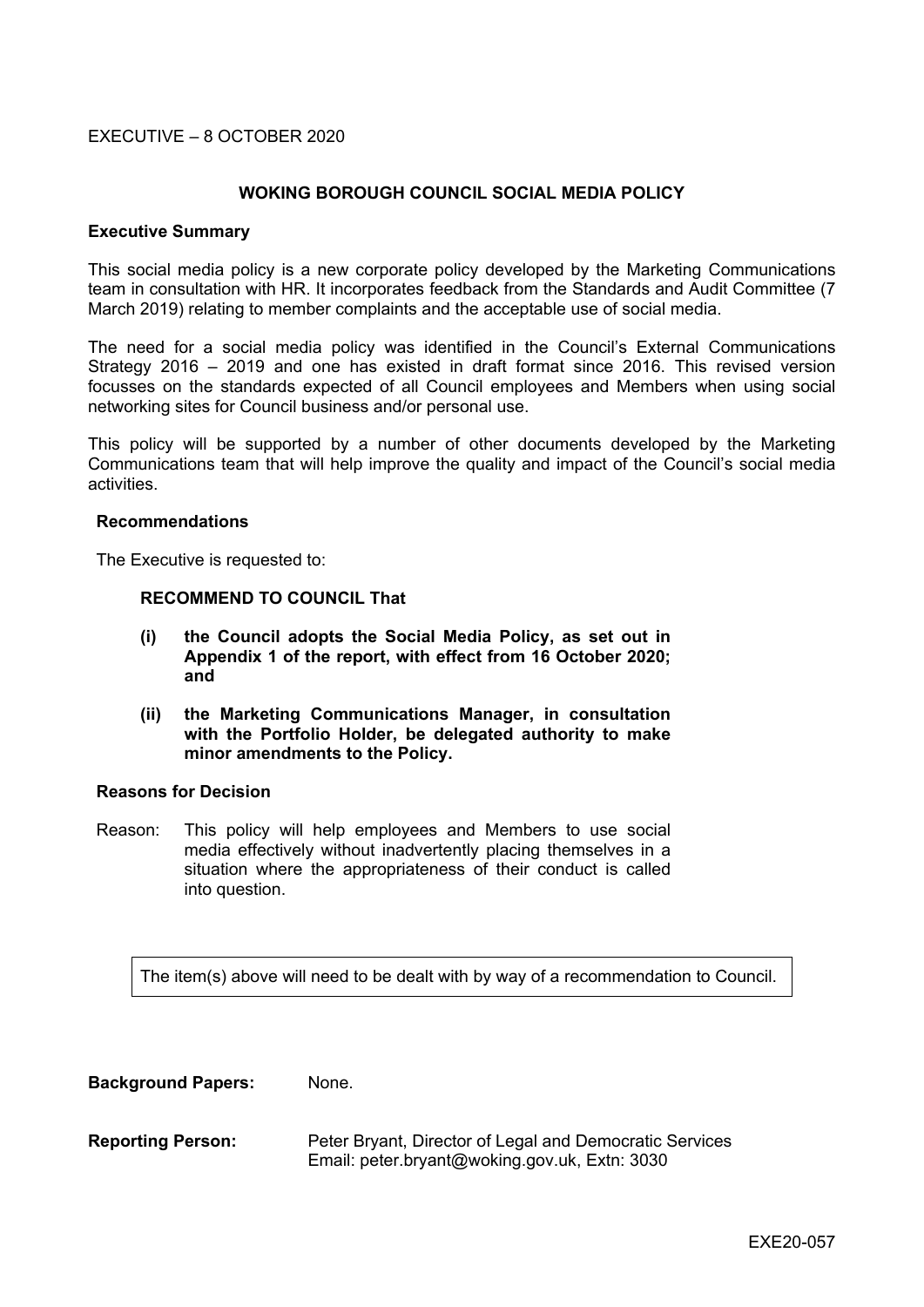# **Woking Borough Council Social Media Policy**

| <b>Contact Person:</b>   | Andy Denner, Marketing Communications Manager<br>Email: andy.denner@woking.gov.uk, Extn: 3026            |
|--------------------------|----------------------------------------------------------------------------------------------------------|
| <b>Portfolio Holder:</b> | <b>Councillor David Bittleston</b><br>Email: clirdavid.bittleston@woking.gov.uk                          |
|                          | <b>Shadow Portfolio Holder:</b> Councillor Ann-Marie Barker<br>Email: cllrann-marie.barker@woking.gov.uk |
| Date Published:          | 30 September 2020                                                                                        |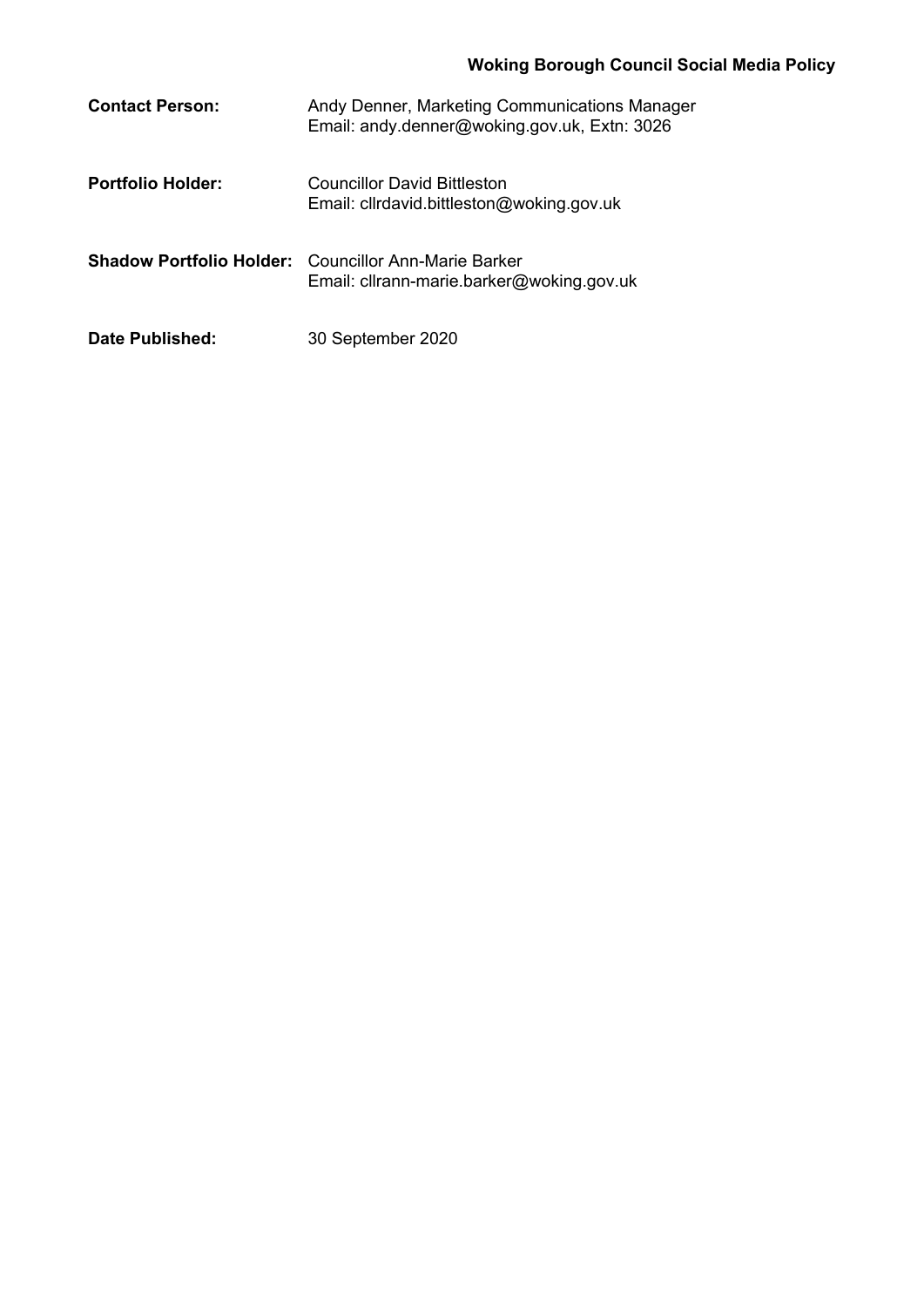## **1.0 Introduction**

- 1.1 Social media marketing is an essential part of the Council's external communications strategy.
- 1.2 The Council joined Twitter in 2009 and now has profiles on all key social media networks, with established followings.
- 1.3 Corporate profiles are managed by the Marketing Communications team, others are maintained by service areas.
- 1.4 As the Council broadens its use of social media it is necessary to outline the Council's expectations relating to employee and Member conduct online and compliance with the law.
- 1.5 This corporate Social Media Policy helps satisfy that requirement while also complementing and supporting a number of related Council policies.

## **2.0 Business use of social media**

2.1 The social media policy puts in place appropriate controls to ensure that the Council's social media profiles are set up in a consistent manner, with oversight of the Marketing Communications team.

#### **3.0 Personal use of social media**

3.1 The line between what is public and private, personal and professional is becoming increasingly blurred. The policy outlines the steps Council employees and Members should take to ensure their personal social media activity does not negatively impact on the reputation of the Council and/or their own professional image.

## **4.0 Implications**

Financial

- 4.1 There are no additional costs associated with the implementation of this policy.
- 4.2 The Marketing Communications team has a number of paid-for subscriptions to online services and tools that support its social media activities. These are covered by the annual Marketing Communications budget.

#### Human Resource/Training and Development

- 4.3 New starters will be made aware of the Council's Social Media Policy via the induction process.
- 4.4 Where business use of social media is approved by the Marketing Communications Manager, one to one training will be provided by a member of the Marketing Communications team with ongoing support.

#### Community Safety

4.5 None.

#### Risk Management

4.6 This policy should help reduce the risk to the Council by outlining the standards expected when employees and Members engage in social media for business or personal reasons.